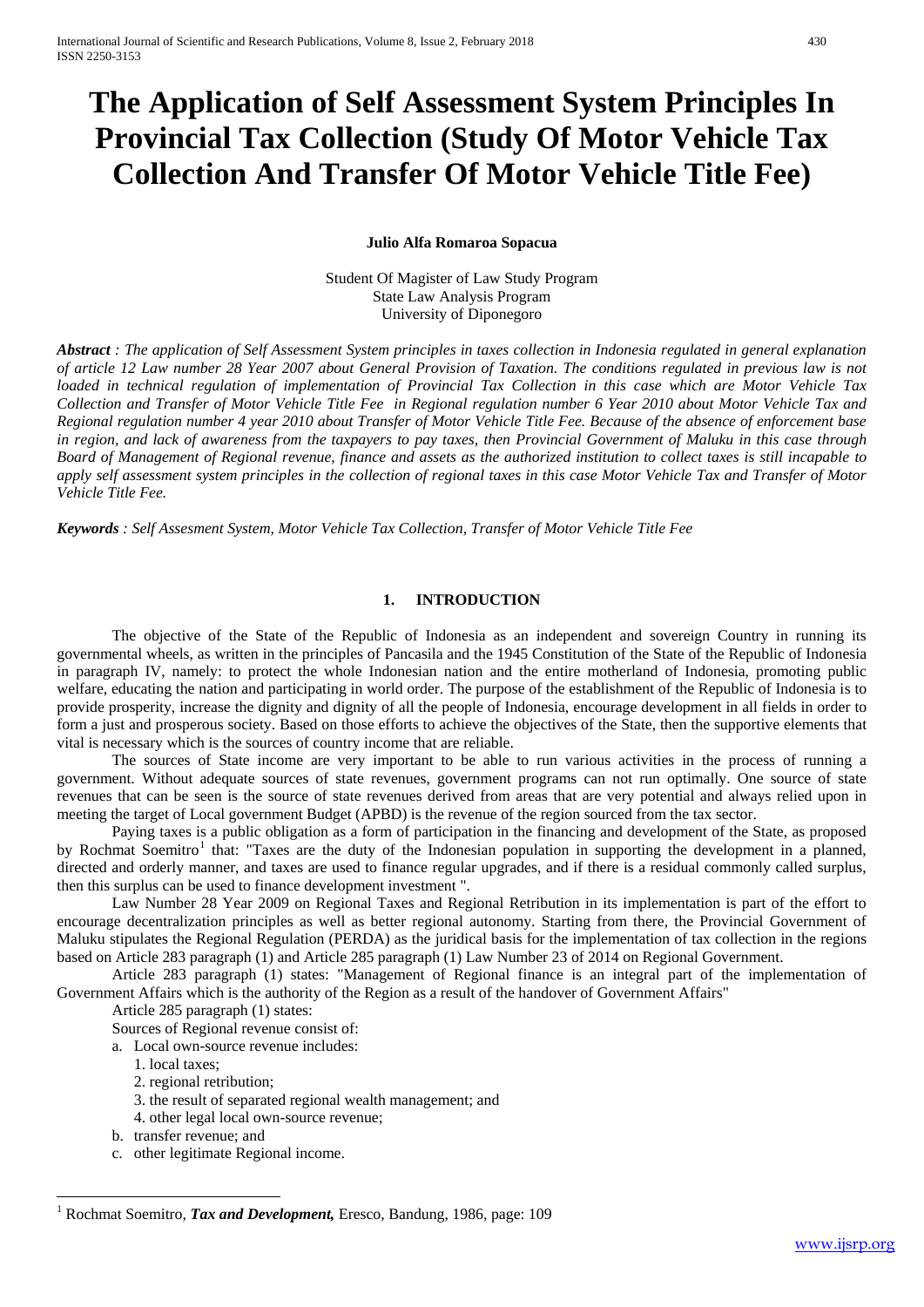Provision of Regional Autonomy itself in writing gives the government the right to collect local taxes and retribution based on prevailing Regional Regulations (PERDA).

The Tax Reform in 1983 has brought changes to the National taxation system, where the tax collection system which is carried out according to the principle of the Official Assessment System then becomes the Self Assessment System. Wirawan. B. Ilyas[2](#page-0-0) points out that: "Self Assessment System is tax collection that gives authority, trust and responsibility to Taxpayer to calculate, measure, pay and self-report the amount of tax to be paid". This means, Self Assessment System is a tax collection system that replaces the original tax collection system is Official Assessment System. In the Official Assessment System, the authority to tax collection lies in the hand of the Tax Administration officer (Fiskus). Official Assessment System is deemed incapable of inviting enthusiasm of Taxpayers from all layers to play a role in increasing state revenues in order to support the national development therefore the Government through Law Number 28 Year 2007 on General Provisions and Procedures of Taxation, establishing the National Taxation system as Self Assessment System.

The principle of Self Assessment System applied in Indonesia is based on Law Number 28 Year 2007 regarding General Provisions of Tax Procedure (UU KUP) is the third amendment of Law Number 6 Year 1983. In the General Explanation of Article 12 states that The taxpayer is obliged to calculate, pay and report on his tax debt through the Notice Letter (SPT), so that Tax Administration officer does not intervene or does not participate in the determination of the tax payable of a Taxpayer. In this system, Taxpayer is more active when compared with the tax administration officer, which serves to conduct supervision of any action taken by the Taxpayer.

Motor Vehicle Tax and Transfer of Motor Title Vehicle Fee (PKB and BBNKB) which is a part of Regional Taxes in which the Provincial Tax in accordance with the provisions of Article 2 of Law Number 28 Year 2009 and Government Regulation of the Republic of Indonesia Number 91 Year 2010 concerning Types of Regional Tax which is collected on the basis of the determination of the Head of Region or paid by the Taxpayer himself is a compulsory contribution of the Provincial Head in this case the Governor, owed by the Personal or the Coercive Body under the Act, by not obtaining direct remuneration and used for the purposes of the region for the greatest prosperity of the people.

In the Province of Maluku, the Provincial Regulation of Maluku Number 06 Year 2010 on Motor Vehicle Tax and Regional Regulation of Maluku Province No. 04 Year 2010 on Transfer of Motor Vehicle Title Fee is the operational legal basis in the technical implementation of the imposition and collection or collection of Motor Vehicle Tax and Transfer of Motor Vehicle Title Fee (PKB and BBNKB).

Motor Vehicle Tax and Transfer of Motor Vehicle Title Fee is imposed on an individual or a business entity for ownership or control of a motor vehicle. Wheeled vehicles along with trailers, operated in all types of road and motorized vehicles operated in water with gross GT 5 (five Gross Tonnage) to GT 7 (seven Gross Tonnage) gross.

The implementation of Self Assessment System to every type of tax in Indonesia as regulated in Article 12 paragraph (1), (2) and paragraph (3) of Law Number 28 Year 2007 concerning KUP, including Provincial Tax as part of Regional Tax, but in fact , The Regional Tax of Maluku Province in general has not applied Self Assessment System principle. In the Provincial Regulation of Maluku Number 06 Year 2010 and Regional Regulation of Maluku Province Number 04 Year 2010 (as the implementation of rule of law) that regulate the technical implementation of the imposition and collection of Vehicle Tax Motorized and Transfer Title Fee of Motor Vehicle , not regulated about the principle of Self Assessment System. Thus the Regional Government of Maluku Province through the Regional Revenue Service (DISPENDA) Maluku Province which is now known as the Board of Revenue, Financial Management and Regional Assets abbreviated as BPPKAD Maluku Province as the Institution of Revenue Management Area at the provincial level, has no legal basis to carry out collections of Motor Vehicle Tax and Motor Vehicle Title Transfer Fee based on Self Assessment System mechanism as the taxation base, as regulated in Law Number 28 Year 2007 regarding KUP.

## **1. Formulation of the Problem**

Referring to the description above, the problems in this paper is formulated as follows: Is the Self Assessment System Principle could be applied in Motor Vehicle Tax and Transfer of Motor Vehicle Title Fee?

#### **2. Purpose of The Research**

<u>.</u>

This research aim to find out the implementation of Self Assessment System in tax-collecting process of Motor Vehicle Tax and Transfer of Motor Vehicle Title Fee in Maluku Province.

## **2. RESEARCH METHOD**

Based on the problems posed in this study which used empirical juridical approach method which means to analyze and asses the workings of law in society. Empirical legal research method is a legal research method that serves to see the law in the real sense and examine how the law works within the community. Because in this study that examine people in living relationships in society therefore the method of empirical legal research can be regarded as research sociological law. It can be said that legal research is derived from the facts that exist within a society, legal entity or government agency.

## **3. RESULTS AND DISCUSSION**

## **1. Legal base for Motor Vehicle Tax and Transfer of Motor Vehicle Title Fee**

Paying Taxes as a liability at the same time symbolize the participation of the Society (Taxpayer) in the development of the State, which essentially contains the element of 'coercion' (by law) in its collection process, it is fittingly based on a legal

<span id="page-1-0"></span><sup>2</sup> Wirawan B. Ilyas, *Indonesia Taxation,* Salemba Empat, Jakarta, 2002, page: 18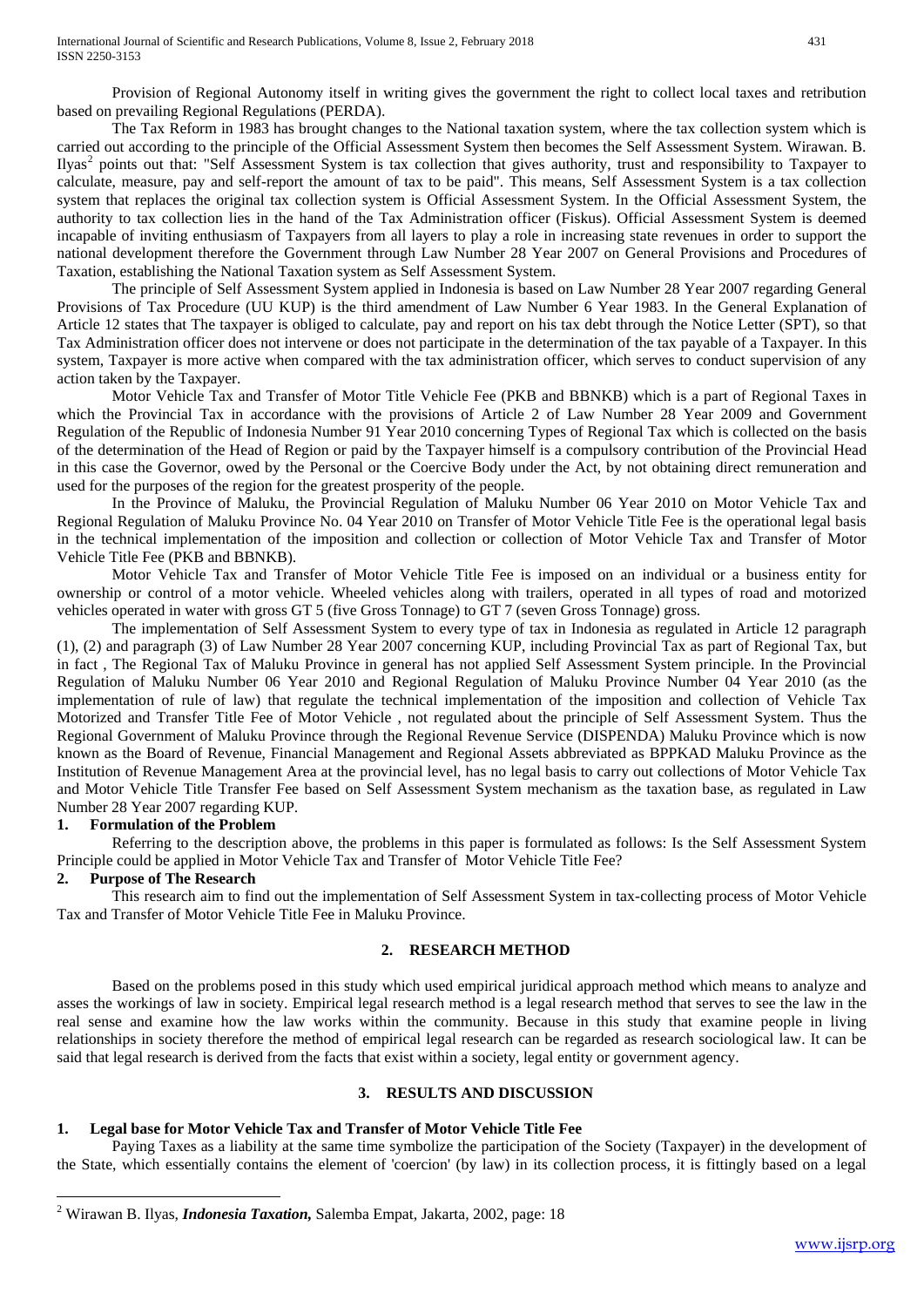provision (legal basis) that guarantee the fairness and convenience of each Taxpayer. Similarly, the legal basis for the collection of Motor Vehicle Tax and Transfer of Motor Vehicle Title Fee. With clear legal basis, the collection of Motor Vehicle Tax and Transfer of Motor Vehicle Title Fee to Taxpayer will run well and smoothly.

# **a. Legal Basis for Tax on Motor Vehicle**

Tax collection on Motor Vehicle is based on several regulations as follows:

- 1) Law Number 28 Year 2007 about General Provisions on Tax Procedures
- 2) Law Number 28 Year 2009 about Regional Tax and Regional Retribution;
- 3) Law Number 32 Year 2004 as amended by Law Number 23 Year 2014 regarding Regional Government;
- 4) Government Regulation Number 91 Year 2010 about Types of Local Taxes Withheld Based on Stipulation of the Head of Region or Paid by Owner by Taxpayer;
- 5) Regional Regulation of Maluku Province Number 06 Year 2010 about Motor Vehicle Tax

# **b. Legal Basis for Transfer of Motor Vehicle Title Fee**

Collection of Motor Vehicle Title Fee is based on the rule of law among others:

- 1) Law Number 28 Year 2007 about General Provisions on Tax Procedures;
- 2) Law Number 28 Year 2009 about Regional Tax and Regional Retribution;
- 3) Law Number 32 Year 2004 about Regional Government as amended by Act Number 23 of 2014;
- 4) Government Regulation Number 91 Year 2010 about Types of Local Taxes Withheld Based on Stipulation of the Head of Region or Paid by Owner by Taxpayer;
- 5) Regional Regulation of Maluku Province Number 04 Year 2010 about Transfer of Motor Vehicle Title Fee

# **2. Self Assessment Principle in Collection of Motor Vehicle Tax and Transfer on Motor Vehicle Title Fee**

The legal basis for the implementation of the Self Assessment System is contained in Article 12 of Law Number 28 Year 2007 about General Provisions and Tax Procedures stipulating that the Self Assessment System applies to every type of tax in Indonesia. Self Assessment System is a system of taxation that gives trust and responsibility to the Taxpayer to:

- a. nitiated to register himself to obtain a Taxpayer Identification Number hereinafter abbreviated as NPWP.
- b. Counting, calculating, paying and reporting your own tax payable.

According to the explanation of Law Number 28 Year 2007 about General Provisions and Tax Procedures explain that the collection system means that the determination of the amount of tax payable is entrusted to the Taxpayer himself and to regularly report the amount of tax payable and paid as determined in the legislation about tax. The media or letters used by the Taxpayer to report the calculation and payment of tax shall be called the Notice Letter hereinafter abbreviated as SPT.

Principles of Self Assessment system that currently used by Indonesia gives freedom and responsibility to Taxpayers to carry out their tax obligations. In implementing the Self Assessment system, the government issued several policies such as providing tax dissemination, tax service, and law enforcement on taxation. It should be optimally implemented in order to create voluntary compliance of the Taxpayer in fulfilling his taxation obligations and his right in taxation. Taxation counseling needs to be done to provide an explanation of the procedures for implementing this self assessment system.

The characteristics of tax collection system based on Self Assessment System principle are:

- a. The existence of legal certainty
- b. Simple and easy calculation that is understandable to the Taxpayer
- c. Easy implementation

<u>.</u>

- d. Reflecting more the principle of justice and equality
- e. Minimize the possibility of taxpayers unable to pay taxes due to too large a calculation.<sup>[3](#page-1-0)</sup>

Services in the field of taxation is done to provide comfort, security and certainty for the Taxpayer in the fulfillment of his obligations and rights in the field of taxation. To make sure the Self Assessment system is well implemented, Law enforcement is required in the implementation. The role of supervision is conducted by Tax administration officer in the form of examination (tax audit) with the intention of testing taxpayer compliance in carrying out its tax obligations, then tax investigation and tax collection.

Inspection in its function is one of the necessary tools in implementing taxation management. Especially in the Self Assessment System there is a provision that the reporting of the Taxpayer in the Tax Notification Letter (SPT) must be considered true, unless it can be proved wrong. The verification is done through a series of research and examination activities. In principle, examination is an activity to collect evidence / materials to be used as basis for issuing assessment letters and other purposes related to tax administration.

Tax investigation is conducted as one of the efforts of the Director General of Taxes to crack down on Taxpayers who have committed criminal acts in the field of taxation. According to the tax law about General Provisions and Tax Procedures, it is mentioned that there is a criminal action in taxation if the Taxpayer does things such as negligence, intentional, probation and repetition in carrying out his tax obligations. Therefore required an investigation action to seek and collect evidence and clarify the tax crime that has been done Taxpayer.

Tax collection is conducted if there is a difference in the calculation of tax payable in the tax return reported by the Taxpayer with calculations according to Tax Administration Officer so that taxes arising underpaid. Therefore, the Director General of Taxes shall issue a Tax Underpayment Assessment Letter (SKPKB) for the Taxpayer concerned. Tax collection is also conducted to the tax administration sanction in the form of interest and penalty incurred due to the taxpayer's negligence in performing his tax obligations, which has not been paid by the Taxpayer concerned.

<span id="page-2-0"></span><sup>&</sup>lt;sup>3</sup> Indra Ismawan, *Understanding the Tax Reform 2000*, PT. Elex Media Computindo Gramedia Group, Jakarta, 2001, page: 11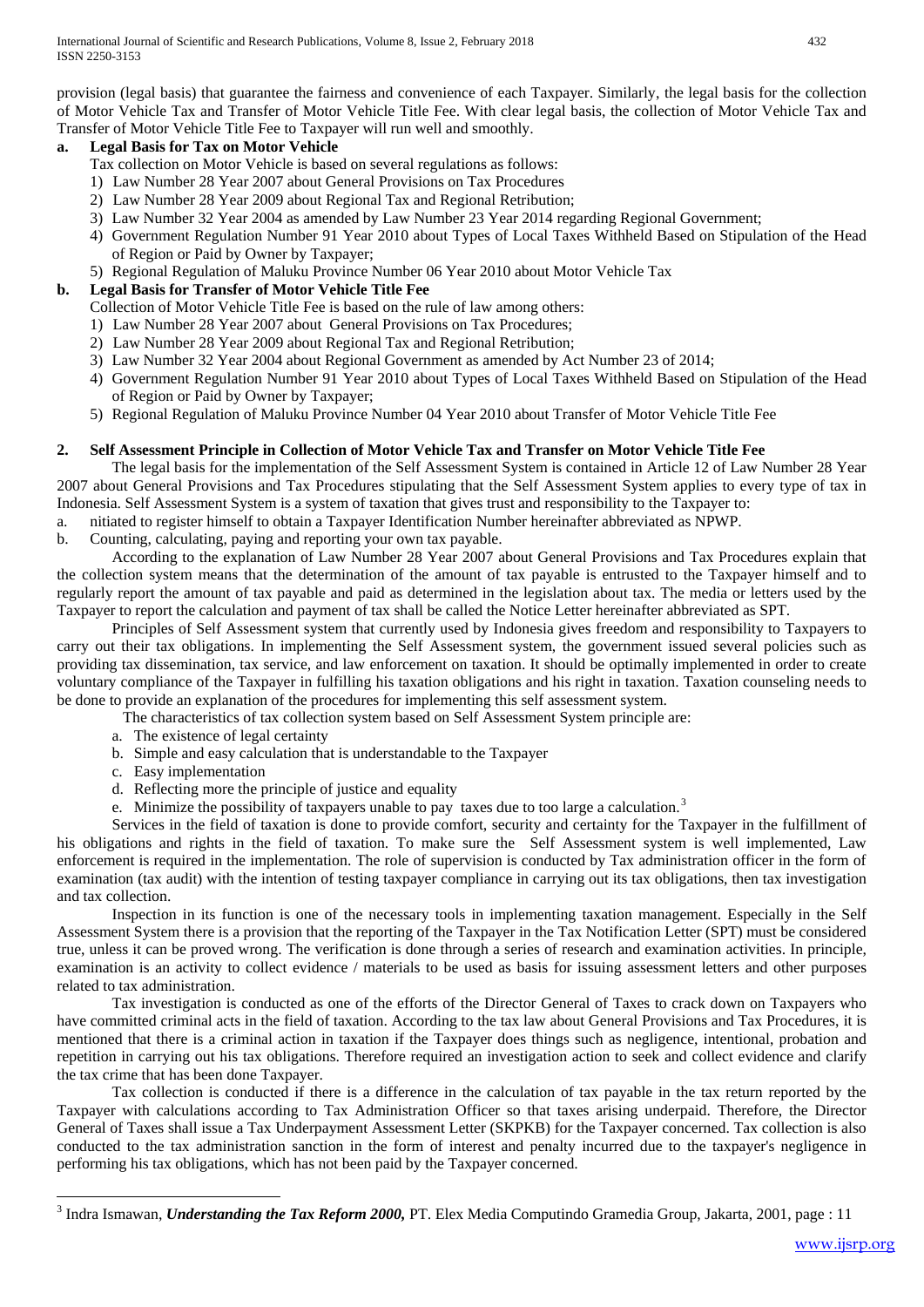Another feature of the principle of Self Assessment System is Taxpayers pay taxes by not relying on the existence of Tax Assessment Letter. The Self Assessment System tax collection will work best if people have high knowledge and tax discipline. However, since the Self Assessment gives the Taxpayer the flexibility to calculate the tax, it creates a great opportunity for the Taxpayer to commit the act of cheating, manipulation, or the fraud counting of his tax calculation. The possibility of cheating the actual tax calculation has been anticipated in Law Number 28 Year 2007 about General Provisions and Procedures of Taxation, this can be traced from the provisions of Article 12. Initially Article 12 of the Law provides that every Tax Payer pays the tax payable in accordance with the provisions of the tax laws and regulations, without relying on the existence of Tax Assessment Letter. But that does not mean the Director General of Taxes will not issue a Tax Assessment Letter. In the explanation of Article 12 of the Act stipulates that the Tax Assessment Letter shall still be issued but only limited to certain Taxpayers caused by unfairness in the filling of Notice or due to the discovery of fiscal data not reported by the Taxpayer.

In the principle of Self Assessment System the role of data is incredibly important. The Director General of Taxes can not issue tax assessment letters without any evidence (in this case fiscal data). Therefore, in Law Number 28 Year 2007 about the Third Amendment to Law Number 6 Year 1983 about General Provisions and Procedures of Taxation, Article 35A stipulates that every government institution, agency, association, and other party must provide data and information which relates to taxation to the Directorate General of Taxes whose provisions are regulated by Government Regulation No. 31/2012 about Granting And Collection of Data And Information Relating to Taxation. The purpose of granting and collecting data and information relating to taxation is to build tax data as the basis of supervision to:

- a. Increase Taxpayer compliance,
- b. Minimize the contact between the tax apparatus and the Taxpayer
- c. Increasing professionalism for tax apparatus and Taxpayer.

Related to the Implementation of Self Assessment System in every type of tax in Indonesia is based on Article 12 of Law Number 28 Year 2007 about General Provisions and Tax Procedures which stipulates that Self Assessment System applies to every type of tax in Indonesia. Regional Regulation No. 06/2010 about Motor Vehicle Tax which is the operational legal basis in the technical implementation of Vehicle Tax Imposition and Collection in the Province of Maluku suggests that the current collection system of Motor Vehicle Taxes is using Official Assessment System, not Self Assessment System. Because if it is reviewed from the provisions in the Regional Regulation of Maluku Province Number 06 Year 2010 about Motor Vehicle Tax in Article 10 paragraph (2) and Regional Regulation of Maluku Number 04 about Transfer of Motor Vehicle Title Fee Article 9 paragraph (4) stipulates that the authority of Tax Implementation as meant in paragraph (1) shall be implemented by the Maluku Provincial Revenue Service. It is clear that what is regulated is the Authorized Agency in the collection of Motor Vehicle Tax.

On the other hand in the provisions of the Regional Regulation does not regulate the Implementation of Self Assessment System in the Implementation of the Imposition and Collection of Motor Vehicle Tax and Transfer Motor Vehicle Title Fee. Because there is no basis for its enforcement, the Regional Government of Maluku Province is not allowed to impose Self Assessment System in the Tax Collection of Motor Vehicle and Transfer of Motor Vehicle Title Fee, whereas when viewed from the Juridical point of view the Implementation of Self Assessment System in Tax Collection: Law Number 28 Year About General Provisions and Tax Procedures. From the Sociological side, Self Assessment System has several advantages such as:

- a. Increase taxpayer's compliance and awareness of tax obligations, minimize the contact between tax apparatus and Taxpayer, and increase professionalism for tax apparatus and Taxpayer in order to provide comfort, security and certainty for Taxpayers in fulfillment of their obligations and rights in taxation.
- b. Provide additional costs (in a broad sense) to Taxpayers because Taxpayers will sacrifice more time and effort as well as fees to pay for tax consultant services. In addition, Self Assessment shows a smaller proportion than predetermined, so in accordance with the reality, the amount of taxes budgeted will decrease as well.
- c. Can improve productivity and cheap. The Government shall no longer be liable to the administrative duty of calculating the tax payable of the Taxpayer and issuing a Tax Assessment Letter to notify (at the same time ordering the payment) the amount to the Taxpayer, so that the time, personnel and expenses associated with it may be saved or diverted for other governmental activities. In addition, Self Assessment System will encourage Taxpayers to understand well of the tax system applicable to it.
- d. Taxpayers better understand the obligations of taxation, Self Assessment System has met the needs of Taxpayers and Tax Administration Officer, where the system should be able to streamline tax administration and tax management which is not difficult for the government in collecting taxes and facilitate the Taxpayer in performing tax obligations.
- e. For the government, Self Assessment System is more profitable because the cost of collection is relatively small.[4](#page-2-0)

Therefore, related to the Implementation of Self Assessment System Principle in every type of Tax in Indonesia as stipulated in Law Number 28 Year 2007 about General Provisions and Procedures of Taxation, the Regional Regulation of Maluku Province Number 06 Year 2010 about Motor Vehicle Taxand Regional Regulation Number 04 Year 2010 about Transfer of Motor Vehicle Title Fee and Technical Implementation Regulations need to be reviewed because they are contradictory to the Laws because they have not fully implemented the Self Assessment System principles, constituting the principles contained in the Laws.

## **4. CONCLUSIONS AND RECOMMENDATION**

#### **Conclusions**

<u>.</u>